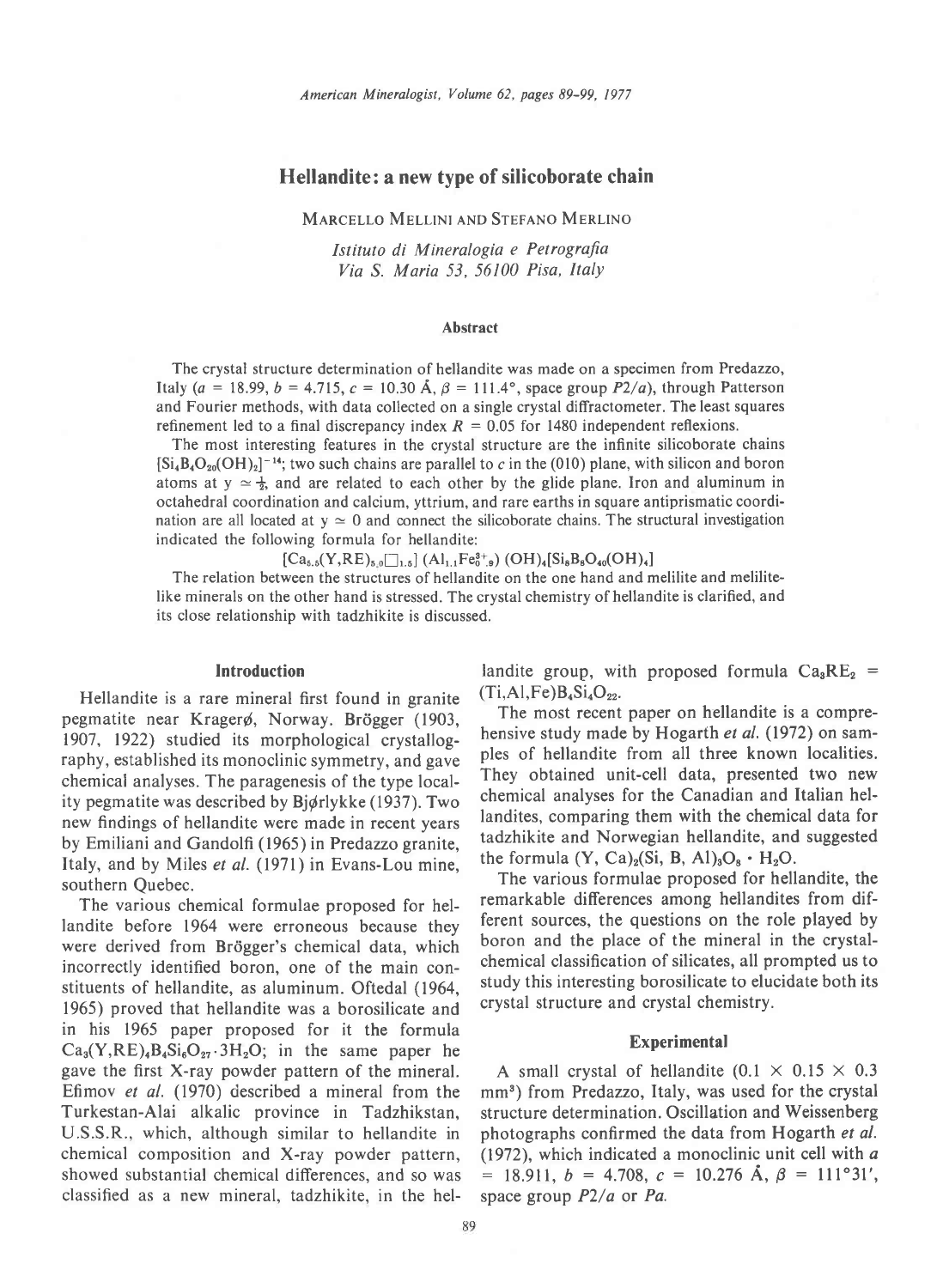|                                 | $\mathbf{1}$   | $\overline{2}$ | 3     |         | 1a                       | 2a                                                      | 3a     |
|---------------------------------|----------------|----------------|-------|---------|--------------------------|---------------------------------------------------------|--------|
| $\sin \theta$                   | 25.57          | 26.65          | 24.41 | Sí      | 8.0                      | 8.0                                                     | $8.0$  |
| $B_2O_3$                        | [14.85]        | 10.5           | 8.47  | B       | [8.0]                    | 5.44                                                    | 4.79   |
| A1,0,7                          | 3.04           | 2.58           | 4.59  | A1      | 1.12                     | 0.91                                                    | 1.77   |
| Fe <sub>2</sub> O <sub>3</sub>  | 3.77           | 3.07           | 2.29  | Fe      | 0.89                     | 0.71                                                    | 0.56   |
| FeO                             |                | 0.07           |       |         |                          |                                                         |        |
| $\overline{10}$                 | < 0.2          | 0.39           | < 0.2 | Τi      | < 0.05                   | 0.09                                                    | < 0.05 |
| $Th0$ <sub>2</sub>              |                | 1.46           | 0.57  | Τh      |                          | 0.10                                                    | 0.04   |
| Mn0                             | 0.70           | 0.41           | 0.58  | Mn      | 0.18                     | 0.10                                                    | 0.15   |
| MgO                             | $\overline{a}$ | 0.60           | $ \,$ | Mg      | $\overline{\phantom{a}}$ | 0.27                                                    | $-$    |
| CaO                             | 15.22          | 11.51          | 9.28  | Ca      | 5.10                     | 3.70                                                    | 3.26   |
| $Y_2$ <sup>0</sup> <sub>3</sub> | 18.07          | 21.68          | 26.53 | Y       | 3.01                     | 3.46                                                    | 4.62   |
| $RE_2O_3$                       | 16.0           | 15.63          | 19.19 | RE      | 1.55                     | 1.46                                                    | 1.98   |
|                                 |                |                |       | $\circ$ | 43.22                    | 38.41                                                   | 40.17  |
| $H_2O^+$                        | [4.50]         | 3.75           | 5.3   |         |                          |                                                         |        |
| $H_2O$                          |                | 1.89           | 2.0   |         |                          |                                                         |        |
|                                 |                |                |       |         |                          | $H_2$ 0 $[4.68]$ 5.60 7.97                              |        |
| 1 and la:                       |                |                |       |         |                          | Hellandite from Predazzo, analysis by D.C. Harris       |        |
|                                 |                |                |       |         |                          | (Hogarth et al., 1972). Boron content was calculated    |        |
|                                 |                |                |       |         |                          | assuming eight boron atoms in the unit cell, as         |        |
|                                 |                |                |       |         |                          | indicated by structure analysis. Iron content was       |        |
|                                 |                |                |       |         |                          | recalculated assuming all the iron present as $Fe2O2$ . |        |

Water content was calculated to give 48 oxygen atoms

Hellandite from Canada, analysis by D.C. Harris and

D.S. Russell (Hogarth et al., 1972). Iron content was recalculated assuming all the iron present as

2 and 2a: Hellandite from Norway, analysis by B. Brunn (Oftedal,

in the unit cell.

 $1965$ ).

 $Fe_2O_3$ .

Table 1. Chemical analyses and unit cell contents of hellandite from different sources

Cell parameters of our sample, determined on a single-crystal Philips PW 1100 diffractometer, were  $a =$  $18.99 \pm 0.01$ ,  $b = 4.715 \pm 0.005$ ,  $c = 10.30 \pm 0.01$  Å,  $\beta$  = 111.4°  $\pm$  0.1. Intensity data were collected by the same diffractometer, using graphite-monochromatized MoK $\alpha$  radiation ( $\lambda = 0.7107$  Å),  $\theta - 2\theta$  scan, scan width 1.80° and scan speed 2.7°/min. A total of 2458 independent reflections were collected from 2° to 30°; the intensities were corrected for Lorentz and polarization factors, but not for absorption (owing to the very small dimensions of the crystal). 978 reflections were classified as "not observed," having mea-

 $3$  and  $3a$ :

sured structure factors  $F_{obs}$  less than three times the corresponding standard deviation,  $\sigma$  ( $F_{\text{obs}}$ ).

The density of a very small crystal, measured by the heavy liquid method is  $3.63$  g cm<sup>-3</sup>.

#### **Structure determination**

The crystal structure determination was carried out in space group  $P2/a$  using Patterson and Fourier syntheses. The Patterson map indicated that the three heaviest atoms were at  $y \approx 0$ . The Fourier synthesis calculated with structure factors phased by the contribution of these atoms, assuming scattering factors  $\frac{1}{2}(f_{\rm Y} + f_{\rm Ca})$ , was obviously pseudosymmetric with a'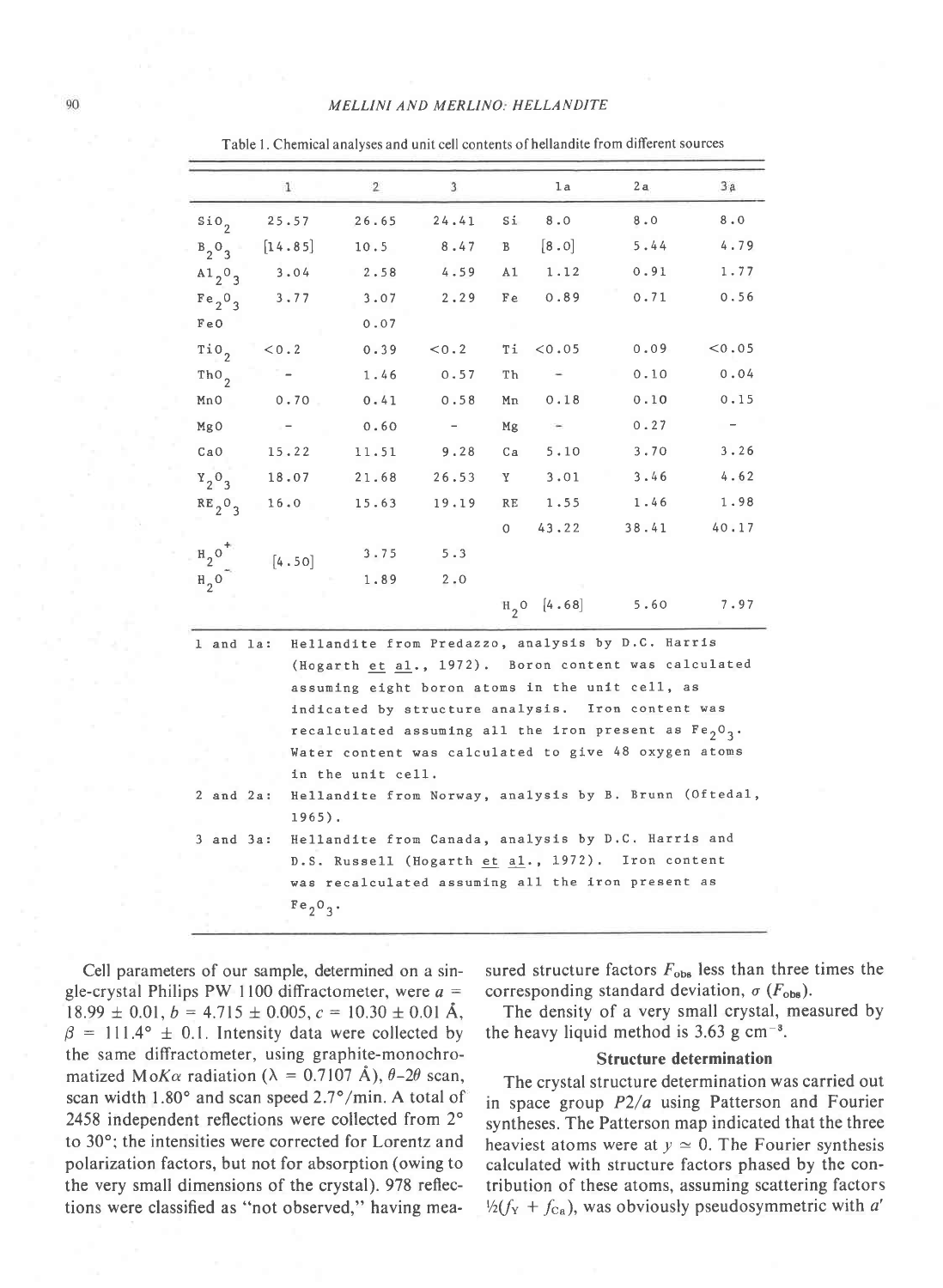$= a/2$  and symmetry planes at  $y = 0$  and  $y = \frac{1}{2}$ . In this map a maximum was located at  $y = \frac{1}{2}$ , which by its height appeared due to a silicon atom; it was surrounded by eight lower maxima in a cubic coordination at distances corresponding to Si-O bond lengths. The pseudosymmetry was then removed by taking four of these maxima in tetrahedral coordination and discarding the remaining ones. With two subsequent Fourier syntheses another silicon atom, one more heavy atom in the 0,0,0 position, to which the scattering factor of calcium was attributed, and a total of eleven oxygen atoms were located. After one cycle of full-matrix least-squares refinement the value of  $R =$  $\sum ||F_{\text{obs}}| - |F_{\text{calc}}||/\sum |F_{\text{obs}}|$  was 0.27. A Fourier synthesis calculated at this point revealed two boron atoms in general positions and two more oxygen atoms in special positions x, 0, y and x,  $\frac{1}{2}$ , y respectively. Two new cycles of least-squares refinement dropped the R value to 0.092.

All the scattering factors were taken from International Tables for X-Ray Crystallography (1962).

### Refinement

The refinement of the crystal structure was made together with the assessment of the crystal chemistry of hellandite. The "calcium" atom at 0,0,0, was found in octahedral coordination with an average distance to the oxygen atoms of 1.97 A. As suggested by the chemical analysis of hellandite from Predazzo (Table 1),  $Al^{3+}$  and  $Fe^{3+}$  cations were placed in this site with occupancies 0.55 and 0.45, respectively. A more intriguing problem was how to distribute calcium, yttrium, and rare-earth cations among the three available sites. The yttrium and rare-earth cations were considered together, and a scattering curve, referred to as the (Y,RE) curve, was calculated on the basis of the atomic proportions obtained from the chemical analysis (Table l). In the course of the least-squares refinement, an optimal distribution of (Y,RE) and Ca among the three sites was found, account being taken of the following points: (1) the heights of the peaks in the Fourier syntheses; (2) the values of the thermal parameters obtained in the various refinement cycles for the three  $[Ca,(Y,RE)]$ atoms; (3) the total number and the relative proportion of Ca and (Y,RE) cations from the chemical analysis; (4) the average bond distances in the three sites; (5) the electrostatic valence balance.

Three full-matrix least-squares cycles with isotropic temperature factors and unit weights were calculated, the refined parameters including also the occupancies in the three sites among which calcium, yttrium, and rare earths are distributed. After these cycles the R value was reduced to 0.071. Two more block-diagonal least-squares cycles, with anisotropic temperature factors for all the atoms except the boron atoms, and a weighting scheme based on the experimental standard deviations  $\sigma(F_{obs})$ , derived from the counting statistics, reduced  $R$  to the value 0.05.

The final atomic positional and thermal parameters are reported in Table 2, with their estimated standard deviations, and the cation chemistry and occupancy in the  $M(1)$ ,  $M(2)$ ,  $M(3)$ , and  $M(4)$  sites are given in Table 3. Observed and calculated structure factors are on deposit at the Business Office of the Mineralogical Society of America.'

## Description and discussion of the structure

The cystal structure of hellandite is illustrated in Figure I and 2. The most characteristic features are the silicoborate chains parallel to  $c$ , which lie in the (010) plane. Two such chains are in the unit cell; both have silicon and boron atoms at  $y \approx \frac{1}{2}$  and are related to each other by the glide plane. The repeat unit in the chain is made up by two "condensed" fivemember rings of tetrahedra. All the largest cations, iron and aluminum in octahedral coordination, and calcium, yttrium, and rare earths in square antiprismatic coordination, are located at  $y \approx 0$  and connect the silicoborate chains.

The interatomic distances and bond angles were calculated using the System X-RAY 70 of J. M. Stewart, University of Maryland, College Park, Maryland, and are reported in Tables 4 and 5 together with the Si-O-B and B-O-B angles in the five-member rings.<sup>2</sup>

' In Tables 4 and 5 and Fig. 3 the atoms of the different units are related to the symmetry equivalent atoms of the fundamental unit as follows:

|      | atom at | $\chi$            | у             | $1+z$            |
|------|---------|-------------------|---------------|------------------|
| ij   | atom at | х                 | $\mathcal{V}$ | $-1+z$           |
| iii  | atom at | $\boldsymbol{x}$  | $-1+y$        | z                |
| iv   | atom at | $\chi$            | $-y$          | $\boldsymbol{z}$ |
| v    | atom at | $-x$              | $1 - y$       | $-z$             |
| vi   | atom at | $-x$              | $-\nu$        | $1-z$            |
| vii  | atom at | $-x$              | $-\nu$        | $-z$             |
| viii | atom at | $\frac{1}{2} - x$ | у             | $2-z$            |
| ix   | atom at | $\frac{1}{2} - x$ | $\mathcal V$  | $1-z$            |
| X.   | atom at | $\frac{1}{2} - x$ | $-1+y$        | $1-z$            |
| xi   | atom at | х                 | $1+y$         | $\overline{z}$   |
| xii  | atom at | $\frac{1}{2} - x$ | $-1-\nu$      | $-1-z$           |
|      |         |                   |               |                  |

<sup>&</sup>lt;sup>1</sup> To obtain a copy of the structure factors, order Document AM-76-033 from the Business Office, Mineralogical Society of America, 1909 K Street, N.W., Washington, D.C. 20006. Please remit \$1,00 in advance for the microfiche.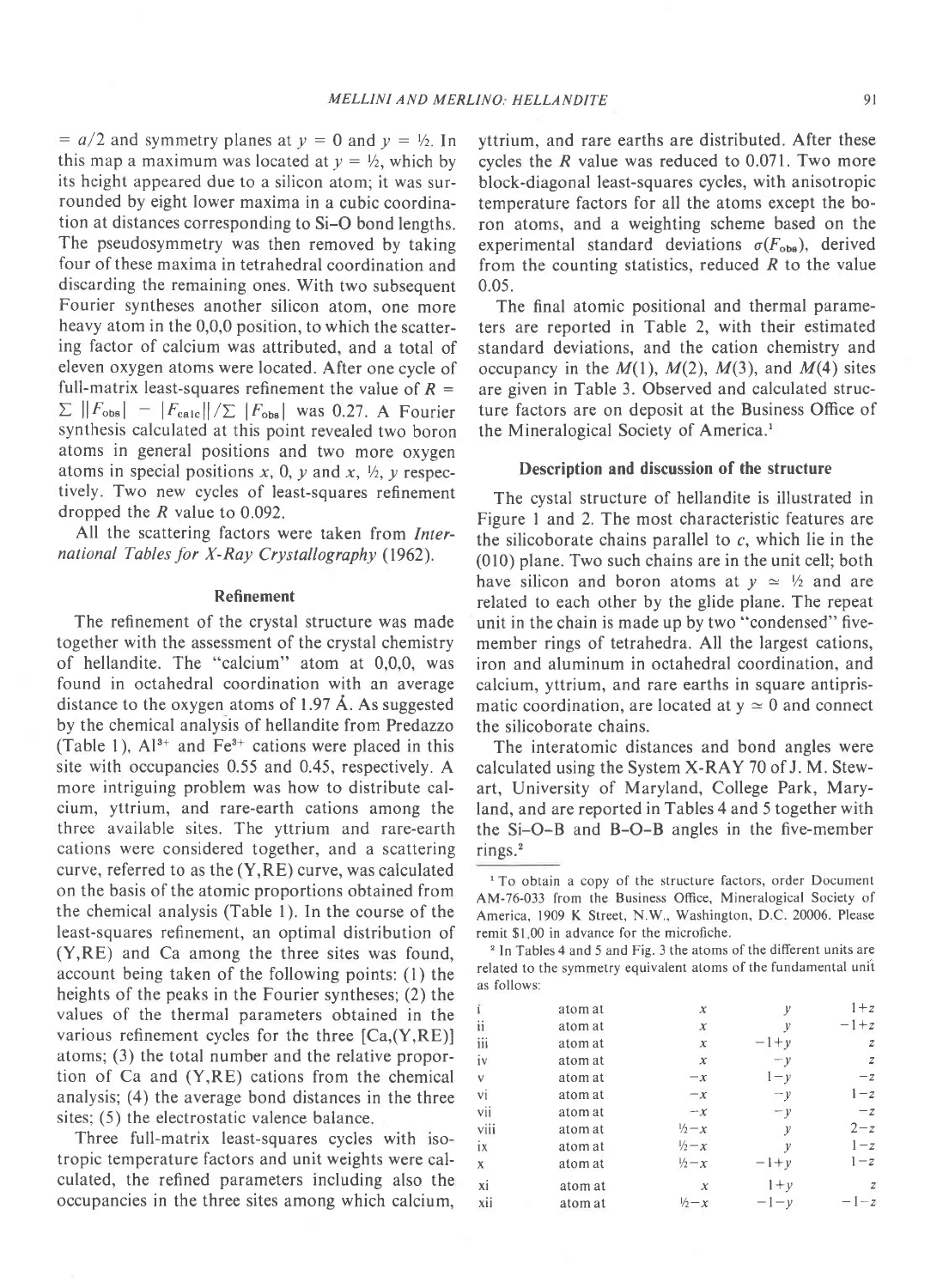| Atom  | $\mathbf{x}$ | y              | $\mathbf{z}$ | $B$ $eq.$ | $\beta_{11}$           | $\beta_{22}$ | $\beta_{33}$ | $\beta_{12}$ | $\beta_{13}$ | $\beta_{23}$ |
|-------|--------------|----------------|--------------|-----------|------------------------|--------------|--------------|--------------|--------------|--------------|
| M(1)  | 0.0          | 0.0            | 0.0          | 1.29      | 89(7)                  | 1771(130)    | 325(26)      | $-17(30)$    | 90(11)       | 2(57)        |
| M(2)  | 0.04179(4)   | 0.01878(14)    | 0.35996(7)   | 0.94      | 63(2)                  | 1333(27)     | 239(6)       | $-32(8)$     | 75(3)        | $-33(15)$    |
| M(3)  | 0.24771(8)   | 0.00225(37)    | 0.65957(16)  | 0.93      | 65(4)                  | 1238(72)     | 230(16)      | 8(17)        | 64(6)        | $-7(33)$     |
| M(4)  | 0.15428(6)   | $-0.03944(26)$ | 0.92862(12)  | 1.02      | 49(3)                  | 1466(50)     | 329(12)      | 44(12)       | 89(5)        | 109(23)      |
| 0(1)  | 0.0408(4)    | 0, 2436(14)    | 0.5635(7)    | 1.36      | 107(22)                | 1531(304)    | 310(71)      | $-33(69)$    | 60(31)       | $-251(127)$  |
| 0(2)  | 0.1757(4)    | 0.3127(14)     | 0.7556(7)    | 1.50      | 75(19)                 | 1770(310)    | 453(76)      | 51(67)       | 30(33)       | $-42(132)$   |
| 0(3)  | 0.0698(4)    | $-0.3003(15)$  | 0.7357(7)    | 1.63      | 94(21)                 | 2167(332)    | 461(76)      | 124(71)      | 93(33)       | $-157(136)$  |
| 0(4)  | 0.1312(4)    | $-0.3268(14)$  | 0.5404(7)    | 1.42      | 129(22)                | 1478(294)    | 452(75)      | 11(68)       | 173(34)      | 169(128)     |
| 0(5)  | 0.0373(4)    | 0.1926(13)     | 0.8669(7)    | $-1.37$   | 96(21)                 | 1723 (285)   | 375(71)      | 53(70)       | 110(31)      | 64(133)      |
| 0(6)  | 0.2457(4)    | $-0.2345(14)$  | 0.8605(7)    | 1.46      | 111(22)                | 1463(289)    | 432 (76)     | 73(68)       | 100(34)      | $-41(128)$   |
| 0(7)  | 0.1665(4)    | 0.2219(13)     | 0.4475(6)    | 1.22      | 92(20)                 | 1406(275)    | 326(70)      | 41(64)       | 65(30)       | 86(122)      |
| 0(8)  | 0.1303(4)    | 0.6744(15)     | 0.3085(7)    | 1.89      | 202(27)                | 1670(318)    | 298(72)      | 105(76)      | 39(35)       | $-174(131)$  |
| 0(9)  | 0.1872(4)    | 0.3281(15)     | 0.1633(8)    | 1.96      | 99(22)                 | 1891(328)    | 927(99)      | 171(72)      | 234(38)      | 517(155)     |
| 0(10) | 0.0848(4)    | 0.7286(15)     | 0.0388(7)    | 1.62      | 86(21)                 | 2265(334)    | 364(72)      | 107(71)      | 36(31)       | 284(139)     |
| 0(11) | 0.0526(4)    | 0.2484(15)     | 0.1576(7)    | 1.68      | 118(22)                | 2047(329)    | 307(72)      | $-143(74)$   | 84(32)       | 161(131)     |
| 0(12) | 0.25         | 0.3267(21)     | 0.0          | 1.64      | 190(35)                | 1741(481)    | 373(118)     | 0(100)       | 37(51)       | 0(180)       |
| 0(13) | 0.25         | 0.6515(20)     | 0.5          | 1.31      | 82(32)                 | 1336(444)    | 549(109)     | 0(100)       | 37(47)       | 0(180)       |
| Si(1) | 0.0999(1)    | 0.4851(6)      | 0.6468(6)    | 1.10      | 79(6)                  | 1387(106)    | 336(23)      | 21(24)       | 98(9)        | 53(46)       |
| Si(2) | 0.1112(1)    | 0.4966(6)      | 0.1616(3)    | 1.31      | 81(7)                  | 1727(113)    | 382(27)      | 43(30)       | 93(11)       | 93(54)       |
| B(1)  | 0.1708(5)    | 0.5344(18)     | 0.4510(9)    |           | 0.25(4)<br>$B =$       |              |              |              |              |              |
| B(2)  | 0.2544(4)    | 0.4527(17)     | 0.1375(8)    |           | 0.18(4)<br>$B =$       |              |              |              |              |              |
| H     | 0.047        | 0.04           | 0.92         |           | $\frac{1}{4}$<br>$B =$ |              |              |              |              |              |

Table2. Final atomic positional and thermal parameters

The values of x, y, z are given in fractional coordinates, the and<br>are of the form: exp -(h  $^2\beta_{\Lambda_1}+k^2\beta_{\Lambda_2}+1^2\beta_{\Lambda_3}+2\ln\beta_{\Lambda_1}+2\ln\beta_{\Lambda_2}+2\ln\beta_{\Lambda_2})$ . values of the t oun: thermal parameter was estimated by peak height. thermal parameters (x10<sup>5</sup>) . Estina!ed standard deviations are by a difference Fourier synthesis; it

|       |      | Site<br>M(1) | Cation chemistry                       |              |       | Occupancy<br>1.0 | Site<br>M(3) |          | Cation chemistry<br>$a_{0.875}$ (Y, RE) <sub>0.125</sub> | Occupancy<br>0.86                                   |
|-------|------|--------------|----------------------------------------|--------------|-------|------------------|--------------|----------|----------------------------------------------------------|-----------------------------------------------------|
|       |      | M(2)         | $A1_{1,1}Fe$ <sub>0.9</sub><br>(Y, RE) |              |       | 0.87             | M(4)         |          | $Ca0.625(Y, RE)0.375$                                    | 0.89                                                |
|       | M(1) | M(2)         | M(3)                                   | M(4)         | Si(1) | Si(2)            | B(1)         | B(2)     | $\Sigma$ c <sub>y</sub>                                  | Anion chemistry                                     |
| 0(1)  |      | 0.38(x2)     |                                        |              | 1.07  |                  |              |          | 1.83                                                     | $0^{2}$                                             |
| 0(2)  |      |              | 0.23                                   | 0.22         | 0.93  |                  |              | 0.70     | 2.08                                                     | $0^{2}$                                             |
| 0(3)  |      | 0.36         |                                        | 0.28         | 1.08  |                  |              |          | 1.72 [1.86]                                              | $0^{2}$                                             |
| O(4)  |      | 0.25         | 0.18                                   |              | 0.93  |                  | 0.71         |          | 2.07                                                     | $0^{2}$                                             |
| 0(5)  | 0.49 | 0.30         |                                        | 0.30         |       |                  |              |          | 1.09[0.95]                                               | $OH^-$                                              |
| 0(6)  |      |              | 0.26                                   | 0.25<br>0.32 |       |                  |              | 0.82     | 1.65                                                     |                                                     |
| 0(7)  |      | 0.34         | 0.22<br>0.25                           |              |       |                  | 0.83         |          | 1.64                                                     | $0\frac{9.5}{10}$<br>$0^{9.5}$ <sup>OH</sup><br>0.5 |
| 0(8)  |      | 0.28         | 0.16                                   |              |       | 0.95             | 0.70         |          | 2.09                                                     |                                                     |
| 0(9)  |      |              | 0.26                                   | 0.12         |       | 0.97             |              | 0.74     | 2.09                                                     | $0^{2-}$                                            |
| 0(10) | 0.50 |              |                                        | 0.32         |       | 1.03             |              |          | 1.85                                                     | $0^{2}$                                             |
| 0(11) | 0.52 | 0.34         |                                        |              |       | 1.04             |              |          | 1.90                                                     | $0^{2}$                                             |
| 0(12) |      |              | 0.27(x2)                               |              |       |                  |              | 0.76(x2) | 2.06                                                     | $0^{2}$                                             |
| 0(13) |      |              |                                        | 0.27(x2)     |       |                  | 0.74(x2)     |          | 2.02                                                     | $0^{2}$                                             |

Table 3. Estimated bond valences (V. U.); cation chemistry and occupancy of  $M(1)$ ,  $M(2)$ ,  $M(3)$ ,  $M(4)$  sites are also given

 $\Sigma$ c = sum of bond valences reaching the anions.

In brackets the values corrected for hydrogen bonding.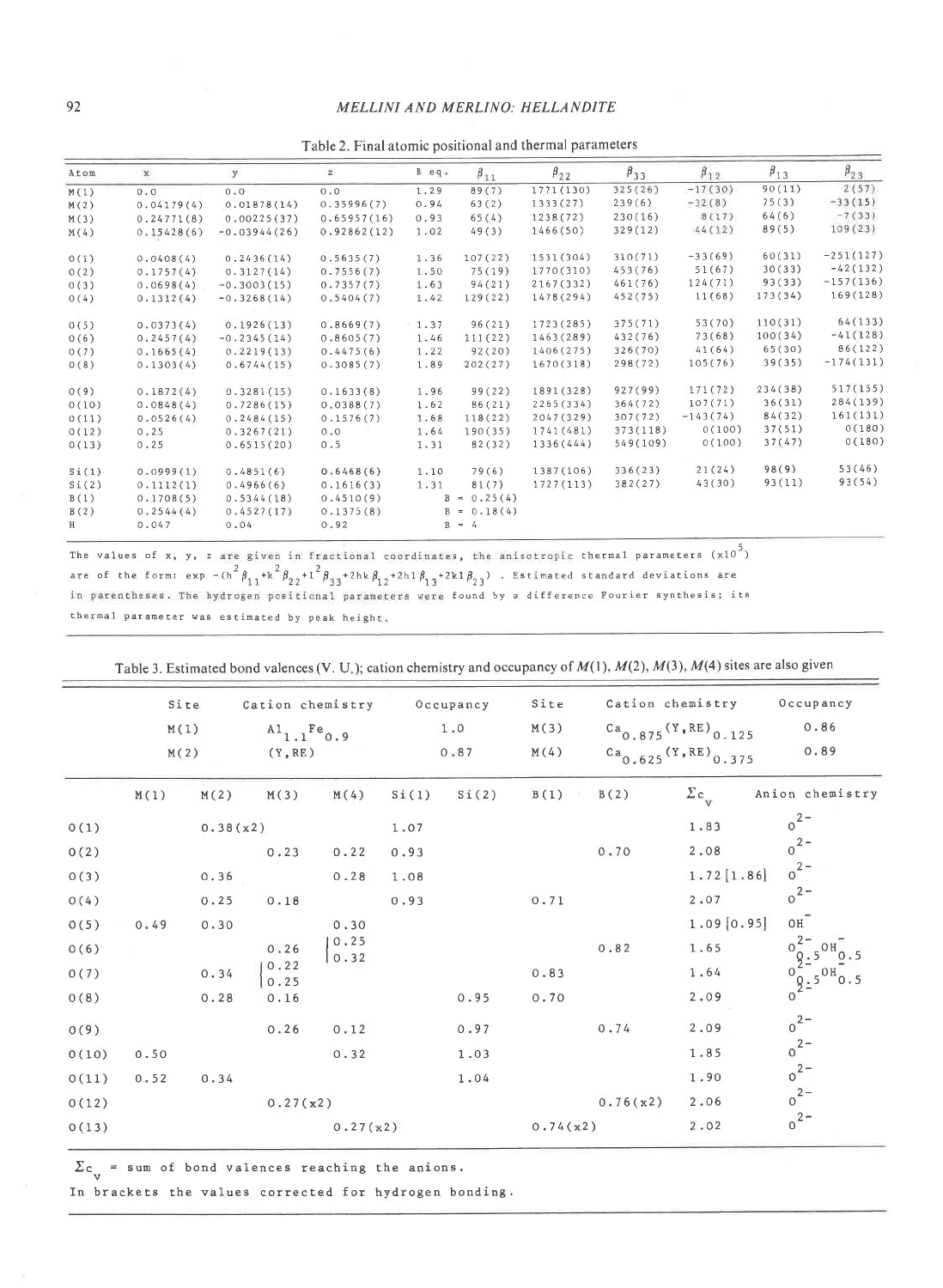

Fig. l. Crystal structure of hellandite as seen along [010]; dashed lines indicate that the bond is associated with an oxygen atom translated one unit in the [010] direction; dot-dashed lines indicate hydrogen bond; open circles indicate hydroxyl ions.

From the values of the bond lengths and on the basis of the cation distribution and occupancies found in the refinement process, the bond valence sums were calculated following the method of Donnay and Allmann (1970), with the aim of testing the soundness of the structure and determining the position of hydroxyl ions. The bond-valence sums, reported in Table 3, clearly show that O(5) is a hydroxyl ion and also indicate substantial deviations from the ideal value 2 for the valence sums relative to  $O(3)$ ,  $O(6)$ , and  $O(7)$ . As regards  $O(3)$ , the relatively short  $O(3)$  ...  $O(5)$  distance  $(2.921 \text{ Å})$  clearly indicates that O(3) is linked in a hydrogen bond with the O(5) hydroxyl ion. A difference Fourier synthesis showed a well-defined peak assigned to hydrogen in the expected position; its coordinates are given in Table 2. The hydrogen-bond valence strength was estimated by the procedure of Donnay and Allmann (1970) from the distance between the hydrogenbonded atoms; the correspondingly corrected valence sums for O(3) and O(5) atoms are given in brackets in Table 3. The chemical composition of the investigated specimen (Table 1) suggests the presence of more hydroxyl ions than those placed in the four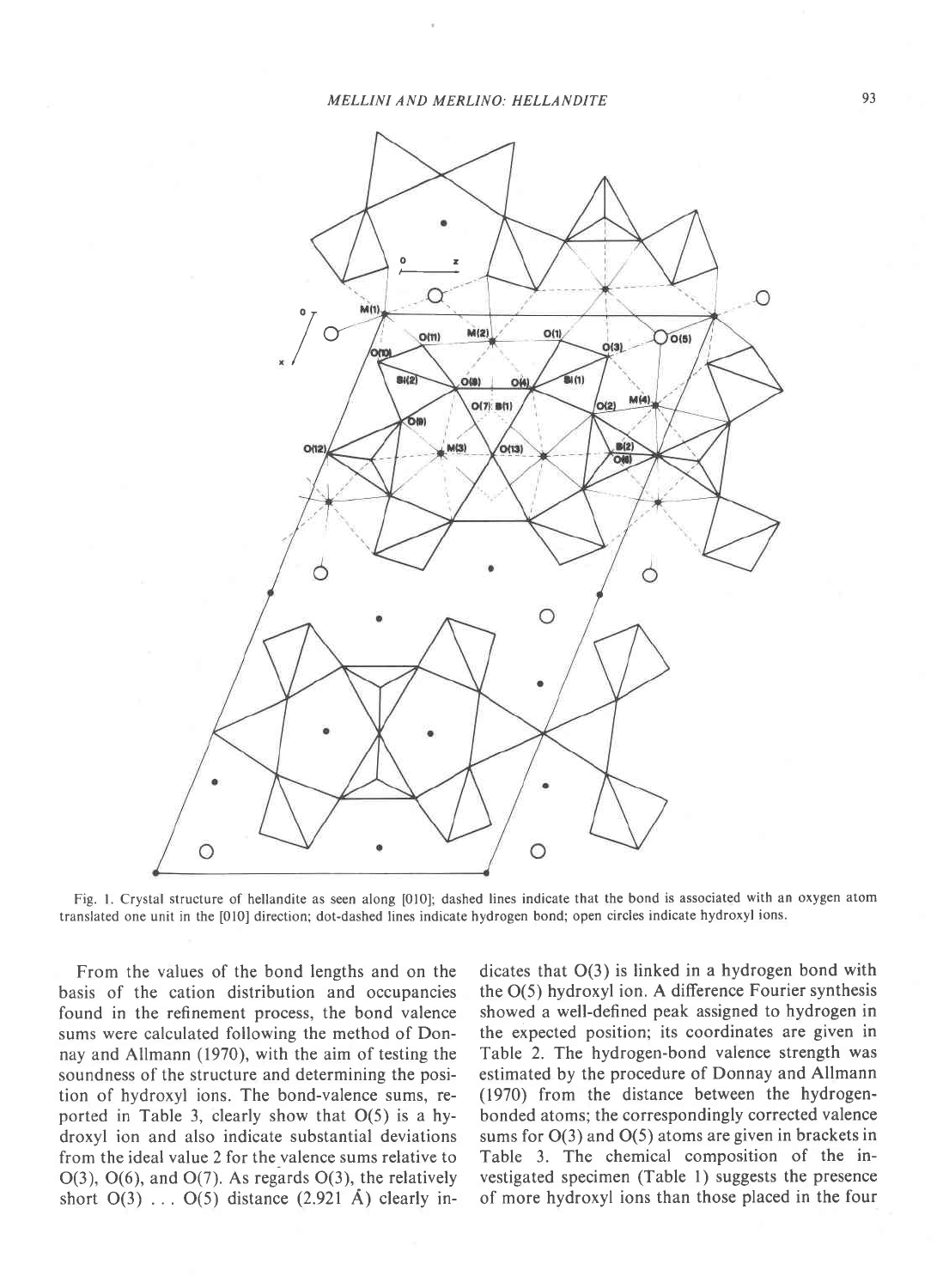

Fig. 2. Layer of octahedra and square antiprisms in the structure of hellandite, as seen along [010]

O(5) positions in the unit cell. The valence sums of bonds for  $O(6)$  and  $O(7)$  suggest the stoichiometry  $O_{0.5}^{2-}(\text{OH})_{0.5}^-$  for these positions. The questions of the partial occupancies inside the square antiprisms deserves some attention at this point, as it is linked, in our opinion, to the substitution oxygen-hydroxyl ions in the  $O(6)$  and  $O(7)$  positions. In fact, the sum of occupancies inthe three polyhedra which surround each 0(6) and O(7) site is nearly 2.5. Thus when all three polyhedra are fully occupied, an oxygen atom is placed at the anion position, whereas when only two of the polyhedra are occupied, a hydroxyl ion is placed in that position, with the hydrogen atom displaced toward the empty site. The partial occupancy of  $O(6)$  and  $O(7)$  sites by hydroxyl ions and the disordered position of hydrogen atoms prevent the location of these hydrogen atoms in the difference Fourier synthesis.

The results of the structural investigation can be summarized in the following formula for hellandite:

$$
\begin{array}{l} \left[Ca_{5.5}(Y,RE)_{5.0}\Box_{1.5}\right](AI_{1.1}Fe_{0.9}^{3+})\ (OH)_{4} \\ \qquad \qquad \left[Si_{8}B_{8}O_{40}(OH)_{4}\right].\end{array}
$$

The presence of borosilicate chains with composition  $[Si_4B_4O_{20}(OH)_2]^{14-}$  places hellandite among the chain silicates according to the classification of Zoltai  $(1960)$ , with a sharing coefficient of 1.625 [2.5 according to the modified definition by Coda (1969)].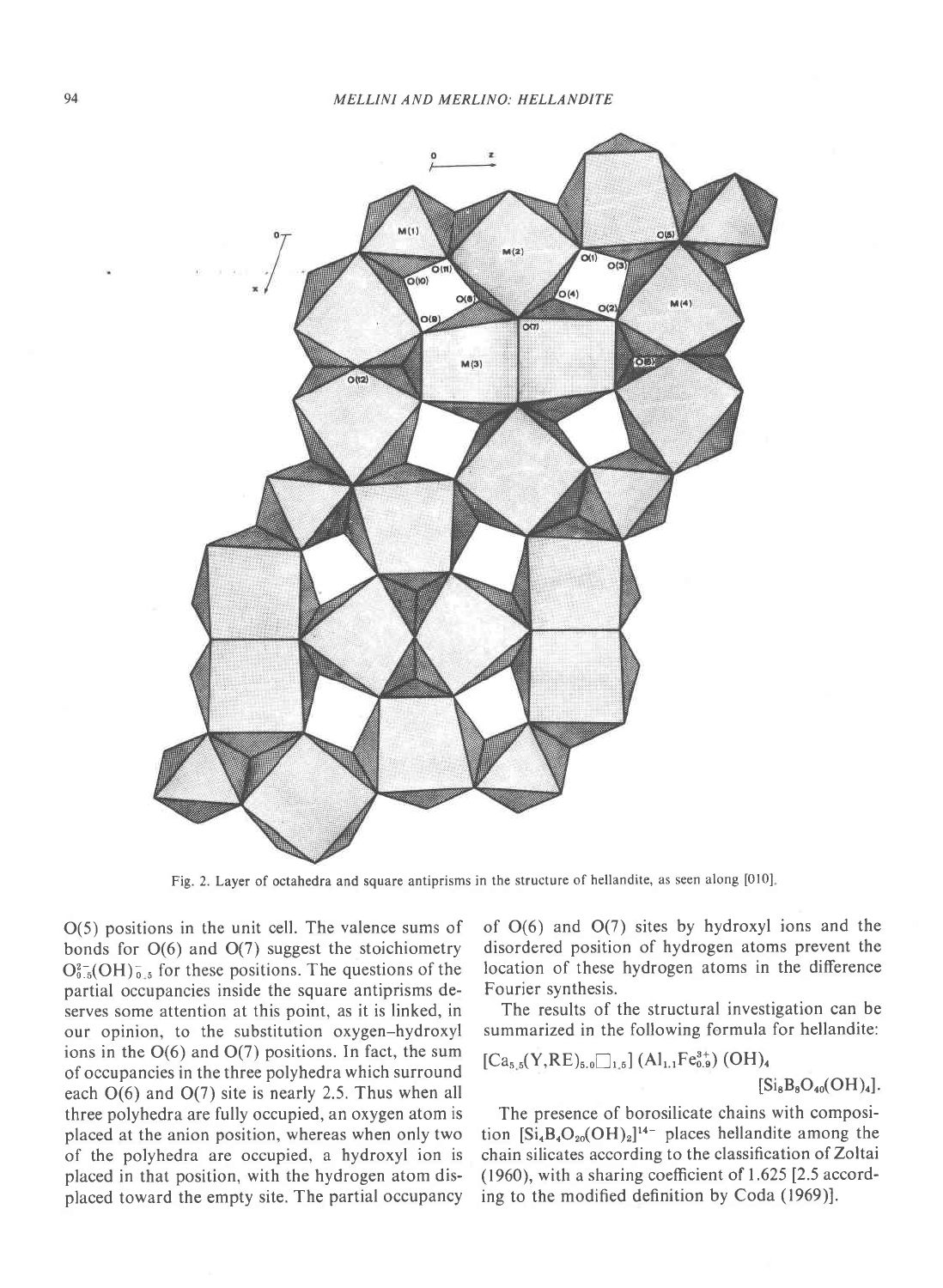The structure of hellandite appears closely related to the structures of melilite and melilite-like minerals, a group which comprises more than twenty natural and synthetic compounds. The structure of one mineral of the group, meliphanite,  $Ca(Na,Ca)BeSi<sub>2</sub>O<sub>6</sub>F$ , space group  $I\overline{4}$ ,  $a = 10.516$ ,  $c = 9.887$  Å (Dal Negro et al., 1967) is shown in Figures 4 and 5, to stress the similarities as well as the differences with the structure of hellandite. Comparing Figures 2 and 5, we see that whereas in Figure 5 the square empty spaces, over which the silicon tetrahedra are placed, are regularly disposed so to permit a continuous tetrahedral sheet to match with a calcium and sodium polyhedra sheet, this does not happen in the case of hellandite (Fig. 2) because of the insertion of (Al,Fe) octahedra. , In this situation, matching is possible with a sheet of parallel tetrahedral chains which can be easily recognized as clipped from the continuous tetrahedral sheet in melilite and melilite-like minerals.

| Table 4. Interatomic distances $(A)$ and angles $(°)$ , with (in parentheses) their e.s.d.'s, of silicon and boron tetrahedra |  |  |  |  |  |
|-------------------------------------------------------------------------------------------------------------------------------|--|--|--|--|--|
|-------------------------------------------------------------------------------------------------------------------------------|--|--|--|--|--|

| $Si(1)-O(1)$<br>$-0(2)$<br>$-0(3)^{xi}$<br>$-0(4)^{xi}$ | 1.609(7)<br>1.676(6)<br>1.603(9)<br>1.678(8) | $0(1)-Si(1)-0(2)$<br>$0(1)-Si(1)-0(3)^{xi}$<br>$0(1) - Si(1) - 0(4)^{X1}$<br>$0(2) - 5i(1) - 0(3)^{xi}$ |                   | 106.0(4)<br>115.3(4)<br>111.7(4)<br>108.8(4) | $0(1)-0(2)$<br>$0(1)-0(3)^{x1}$<br>$0(1)-0(4)^{x1}$<br>$0(2)-0(3)^{x1}$ | 2.624(8)<br>2.713(10)<br>2.721(10)<br>2.667(10) |  |
|---------------------------------------------------------|----------------------------------------------|---------------------------------------------------------------------------------------------------------|-------------------|----------------------------------------------|-------------------------------------------------------------------------|-------------------------------------------------|--|
| average value                                           | 1.641                                        | $0(2) - Si(1) - 0(4)^{xi}$<br>$0(3)^{x1}$ -Si(1)-0(4) <sup>xi</sup>                                     |                   | 105.7(4)<br>108.9(4)                         | $0(2)-0(4)^{x1}$<br>$0(3)^{x_1} - 0(4)^{x_1}$                           | 2.674(9)<br>2.670(12)                           |  |
| $Si(2)-0(8)$                                            | 1.650(7)                                     | $0(8)-Si(2)-0(9)$                                                                                       |                   | 109.7(4)                                     | $0(8)-0(9)$                                                             | 2.692(12)                                       |  |
| $-0(9)$                                                 | 1.642(8)                                     | $0(8)-Si(2)-0(10)$                                                                                      |                   | 106.1(4)                                     | $0(8)-0(10)$                                                            | 2.603(10)                                       |  |
| $-0(10)$                                                | 1.608(7)                                     | $0(8)-Si(2)-0(11)$                                                                                      |                   | 108.2(4)                                     | $0(8)-0(11)$                                                            | 2.638(9)                                        |  |
| $-0(11)$                                                | 1.605(8)                                     | $0(9)-Si(2)-0(10)$                                                                                      |                   | 111.0(4)                                     | $0(9)-0(10)$                                                            | 2.678(9)                                        |  |
|                                                         |                                              | $0(9)-Si(2)-0(11)$                                                                                      |                   | 104.2(4)                                     | $0(9)-0(11)$                                                            | 2.563(11)                                       |  |
| average value                                           | 1.626                                        | $0(10)-Si(2)-0(11)$                                                                                     |                   | 117.5(3)                                     | $0(10)-0(11)$                                                           | 2.747(10)                                       |  |
|                                                         |                                              |                                                                                                         |                   |                                              |                                                                         |                                                 |  |
| $B(1)-O(7)$                                             | 1.476(11)                                    | $O(7)-B(1)-O(8)$                                                                                        |                   | 113.7(6)                                     | $0(7)-0(8)$                                                             | 2.521(9)                                        |  |
| $-0(8)$                                                 | 1.535(10)                                    | $0(7)-B(1)-0(13)$                                                                                       |                   | 114.4(7)                                     | $0(7)-0(13)$                                                            | 2.506(10)                                       |  |
| $-0(13)$                                                | 1.506(9)                                     | $0(7)-B(1)-0(4)^{x1}$                                                                                   |                   | 114.0(7)                                     | $0(7)-0(4)^{x1}$                                                        | 2.522(10)                                       |  |
| $-0(4)^{xi}$                                            | 1.531(13)                                    | $0(8)-B(1)-0(13)$                                                                                       |                   | 104.6(7)                                     | $0(8)-0(13)$                                                            | 2.407(6)                                        |  |
|                                                         |                                              | $0(8)-B(1)-0(4)^{x1}$                                                                                   |                   | 102.0(6)                                     | $0(8)-0(4)^{x_1}$                                                       | 2.382(11)                                       |  |
| average value                                           | 1.512                                        | $0(13)-B(1)-0(4)^{x_1}$                                                                                 |                   | 106.9(6)                                     | $0(13)-0(4)^{x1}$                                                       | 2.440(8)                                        |  |
|                                                         | 1.514(12)                                    | $0(9)-B(2)-0(12)$                                                                                       |                   | 104.5(6)                                     | $0(9)-0(12)$                                                            | 2.390(9)                                        |  |
| $B(2)-O(9)$                                             |                                              | $0(9)-B(2)-0(6)^{x11}$                                                                                  |                   | 112.3(7)                                     | $0(9)-0(6)^{xii}$                                                       | 2.483(10)                                       |  |
| $-0(12)$<br>$-0(6)^{xii}$                               | 1.509(10)                                    | $0(9)-B(2)-0(2)^{ix}$                                                                                   |                   | 105.8(6)                                     | $0(9)-0(2)^{1x}$                                                        | 2.428(9)                                        |  |
| $-0(2)^{ix}$                                            | 1.475(11)                                    | $0(12)-B(2)-0(6)^{xii}$                                                                                 |                   | 113.9(7)                                     | $0(12)-0(6)^{xii}$                                                      | 2.502(11)                                       |  |
|                                                         | 1.530(9)                                     | $0(12)-B(2)-0(2)^{ix}$                                                                                  |                   |                                              | $0(12)-0(2)^{ix}$                                                       | 2.395(8)                                        |  |
| average value                                           | 1.507                                        | $0(6)^{xii} - B(2) - 0(2)^{ix}$                                                                         |                   | 104.0(7)<br>115.2(6)                         | $0(6)^{xii} - 0(2)^{ix}$                                                | 2.538(9)                                        |  |
|                                                         |                                              |                                                                                                         |                   |                                              |                                                                         |                                                 |  |
| $\sin(1)^{iv} - O(4) - B(1)^{iv}$                       | 122.4(5)                                     |                                                                                                         |                   | $B(1) - O(13) - B(1)^{1x}$                   | 137.1(8)                                                                |                                                 |  |
| $B(1)-0(8)-Si(2)$                                       | 121.6(5)                                     |                                                                                                         | $Si(2)-O(9)-B(2)$ |                                              | 127.1(6)                                                                |                                                 |  |
| $B(2)^{ix}-0(2)-Si(1)$<br>125.3(5)                      |                                              |                                                                                                         |                   |                                              |                                                                         |                                                 |  |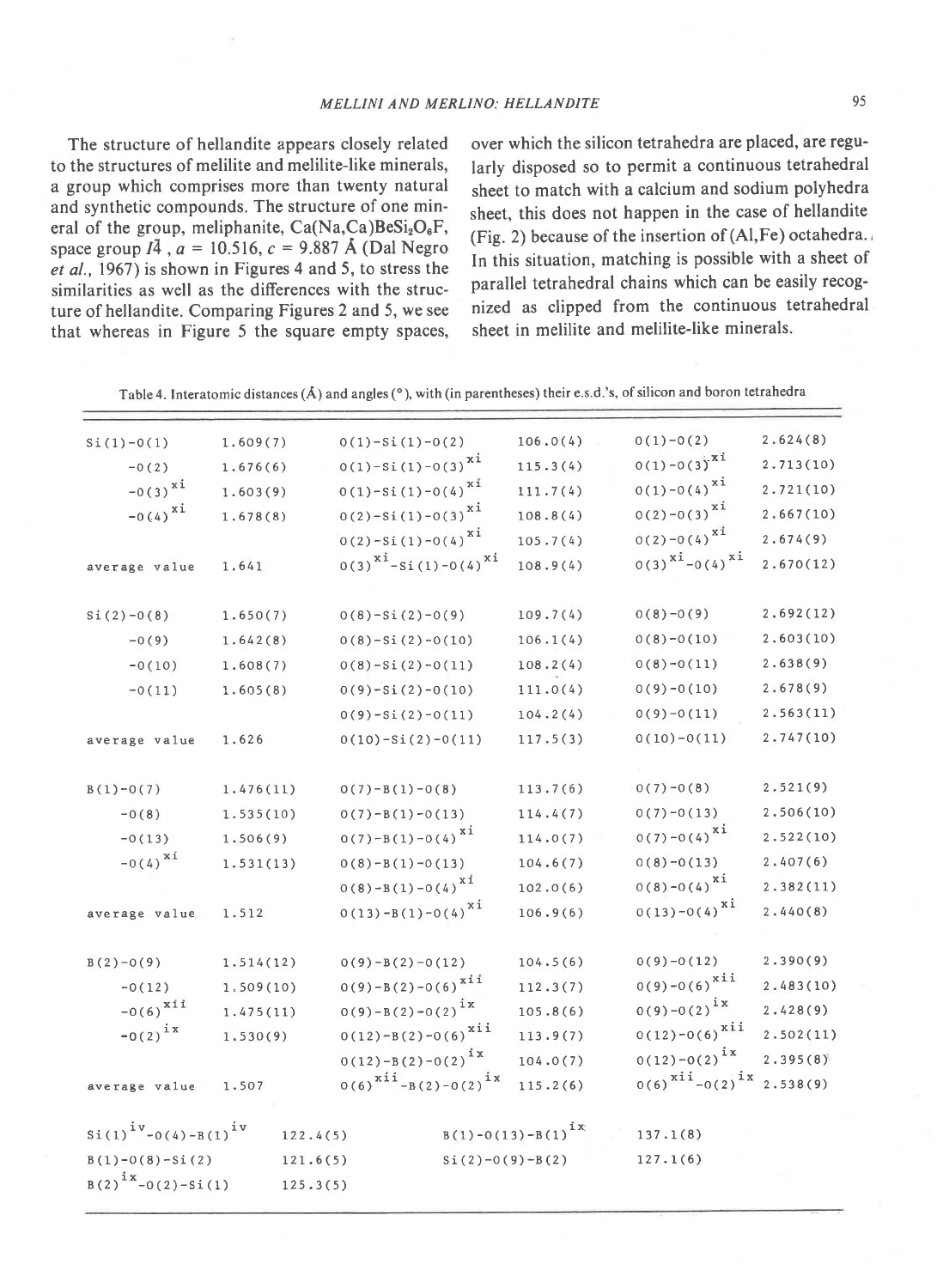Table 5. Interatomic distances  $(A)$  and angles  $(°)$ , with (in parentheses) their e.s.d.'s, of octahedron and square antiprisms

| $M(1) - O(5)^{11}$ | 1.979(8) | $M(3)-O(2)$         | 2.445(8) |
|--------------------|----------|---------------------|----------|
| $-0(10)^V$         | 1.980(7) | $-0(4)$             | 2.613(6) |
| $-0(11)$           | 1.954(6) | $-0(6)$             | 2.364(8) |
| average value      | 1.971    | $-0(7)$             | 2.400(6) |
|                    |          | $-0(13)^{iv}$       | 2.343(7) |
| $M(2)-O(1)$        | 2.355(7) | $-0(7)^{1x}$        | 2.500(8) |
| $-0(4)$            | 2.586(6) | $-0(9)^{1x}$        | 2.360(7) |
| $-0(7)$            | 2.405(6) | $-0(8)^{x}$         | 2.703(8) |
| $-0(8)^{iv}$       | 2.529(8) | average value       | 2,466    |
| $-0(1)^{VI}$       | 2.348(8) |                     |          |
| $-0(3)^{\nu i}$    | 2.388(7) | $M(4)-O(2)$         | 2.574(8) |
| $-0(5)^{\nu i}$    | 2.479(6) | $-0(3)$             | 2.389(6) |
| average value      | 2.439    | $-0(5)$             | 2.346(7) |
|                    |          | $-0(6)$             | 2.289(8) |
|                    |          | $-0(9)^{1}$         | 2.852(8) |
|                    |          | $-0(12)^{1}$        | 2.419(7) |
|                    |          | $-0(10)^{111}$      | 2.306(8) |
|                    |          | $-0(6)^{\nu i i i}$ | 2.482(6) |
|                    |          | average value       | 2,457    |
|                    |          |                     |          |

## Details of the hellandite structure

Bond distances and angles in silicon and boron tetrahedra and the edge lengths are given in Table 4. Bond distances in the (Al,Fe) octahedron and in the square antiprisms are given in Table 5, and their edge lengths are given in Figure 3, where the polyhedra are represented with the corresponding Schlegel diagrams.

The mean bond length,  $(AI,Fe)-O$ , is 1.971 Å. The bond distances Fe<sup>3+</sup>-O and Al-O calculated from the Shannon and Prewitt (1969) effective ionic radii for octahedral coordination are 2.00 and 1.89 A, respectively. The three shortest edges among the six crystallographically independent edges of the octahedron lie on the same face: two of them are shared with  $M(2)$  and  $M(3)$  polyhedra with distances 2.643 and 2.751 A, respectively.

The cation chemistry and occupancy inside  $M(2)$ ,  $M(3)$ , and  $M(4)$  polyhedra are given in Table 2. The mean bond distances  $M(2)$ –O,  $M(3)$ –O and  $M(4)$ –O are 2.439, 2.466, and 2.457  $\AA$ , respectively. As can be seen from Figure 3, the shortest edges within each polyhedron are shared edges.

The silicon tetrahedra in hellandite are isolated and are connected through two diborate groups, each of ideal composition  $B_2O_6(OH)$ , to form infinite chains. The mean bond length in the four nonbridging Si-O bonds  $(1.606 \text{ Å})$  is shorter than the mean bond length

in the four bridging Si-O bonds  $(1.661 \text{ Å})$ . This happens also in the boron tetrahedra where B(2)-O(7) and  $B(2)-O(6)$  have bond lengths  $(1.475 \text{ Å})$  much shorter than those corresponding to the six bridging B-O bonds (mean value  $1.521 \text{ Å}$ ). Whereas silicon tetrahedra do not share edges, boron tetrahedra share the edges of the face parallel to the (010) plane with square antiprisms; the faces are thus narrowed, and tetrahedra are distorted toward an elongated trigonal pyramid.

### Crystal chemistry of hellandite and tadzhikite

The three reliable chemical analyses of hellandite are reported in Table 1, with the unit cell contents calculated on the basis of eight silicon atoms in the unit cell. The analysis of the Norwegian hellandite (Oftedal, 1965) was made on altered material, and  $H$ ogarth *et al.* (1972) observed that single-crystal photographs of the Canadian hellandite were "poor with highly diffused spots probably due to poor crystallinity." Thus the only analysis made on material of good crystallinity was the microprobe analysis of the Italian hellandite given by Hogarth et al. (1972). The corresponding formula

$$
[\text{Ca}_{5.10}\text{Mn}_{0.18}\text{Y}_{3.00}\text{RE}_{1.56}\text{Z}_{2.16}] \text{ (Al}_{1,12}\text{Fe}_{0.89}^{3+}) \text{ (OH)}_{4}
$$
  

$$
[\text{Si}_{8}\text{B}_{8}\text{O}_{38.26}(\text{OH})_{5.74}]
$$

compares very well with that derived from the structure analysis; the calculated density  $3.645$  g cm<sup>-3</sup> matches with the observed value  $3.63$  g cm<sup>-3</sup>. The crystal-chemical formulas of the Canadian and Norwegian hellandites can be written:

$$
\begin{aligned} \text{[Ca}_{3.26}Mn_{0.15}Y_{4.63}RE_{1.97}Th_{0.04}\Box_{1.95}\text{]} \quad\text{(Al}_{1.44}Fe_{0.56}^{3+}(OH)_{4}\\ \text{[Si}_{8} = Al_{0.33}B_{4.75}\Box_{2.88})O_{32.14}(OH)_{11.86}\text{]} \end{aligned}
$$

and

$$
\begin{aligned} [Ca_{3.70}Mn_{0.10}Y_{3.46}RE_{1.46}Th_{0.10}\Box_{3.18}]\\ (Al_{0.91}Fe_{0.69}^{3+}Fe_{0.02}^{2}Ti_{0.09}Mg_{0.27})(OH)_4\\ [Si_6(B_{5.44}\Box_{2.56})O_{28.82}(OH)_{15.18}] \quad respectively. \end{aligned}
$$

In these formulas all the water content is calculated as hydroxyl ions. While this is surely correct for hellandite from Predazzo, as it is indicated by the crystal-structure determination, it is not proved for Canadian and Norwegian hellandites, in which some water molecules could substitute for hydroxyl ions. In deriving the crystal-chemical formulas, the unit cell contents in water molecules were assumed so as to have a total of forty-eight oxygen atoms as suggested by the crystal structure. Whereas the calcu-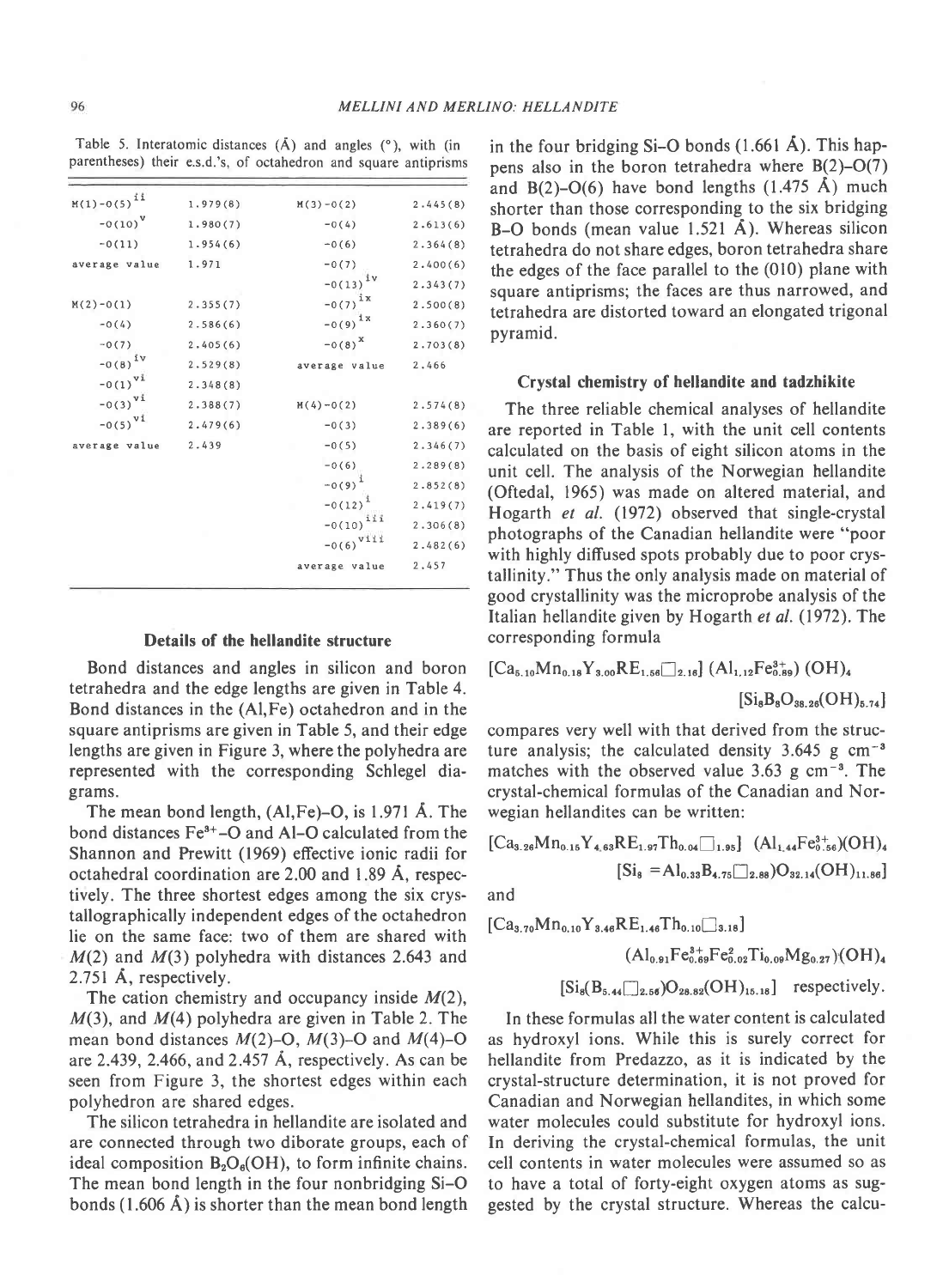

Fig. 3. Coordination octahedra and square antiprisms in hellandite, described by Schlegel diagrams; edges shared with large polyhedra are drawn bold, edges shared with tetrahedra are drawn with a double line.

lated content matches well with the observed one for Canadian hellandite (7.93 and 7.97 water molecules, respectively), the calculated content differs substantially from the observed one of Norwegian hellandite (9.59 molecules as compared with 5.60). However, much higher water contents, in good agreement with the crystal-chemical formula, were reported by Brögger (1903, 1907) for the same material.

The crystal chemistry of tadzhikite appears closely related to that of hellandite. Two morphological types of tadzhikite were identified: tadzhikite I was found as spherulites or aggregates of bent flakes, with monoclinic symmetry and density 3.86 g cm<sup>-3</sup>, and tadzhikite II was found as flattened prismatic crystals with probably triclinic symmetry but a metrically monoclinic unit cell with dimensions  $a = 17.93$ ,  $b = 1$ 4.71,  $c = 10.39$  Å,  $\beta = 100^{\circ}45'$ . On this basis tadzhikite was considered different from hellandite, not only because of the chemical composition (Efimov et al., 1970) but also because of the unit cell dimensions. However, the latter does not appear correct, because another metrically monoclinic unit cell can be selected with dimensions  $a = 18.97$ ,  $b = 4.71$ ,  $c =$ 10.39 Å,  $\beta = 111.8^{\circ}$ , agreeing well with those of hellandite (transformation matrix from the cell given by Efimov et al.  $(1970)$  to the preceding one:  $[101/010/$ 001]). Table 6 gives the chemical composition for the two types of tadzhikite, together with the empirical unit-cell contents. The data of this table and the structural work on hellandite suggest two possible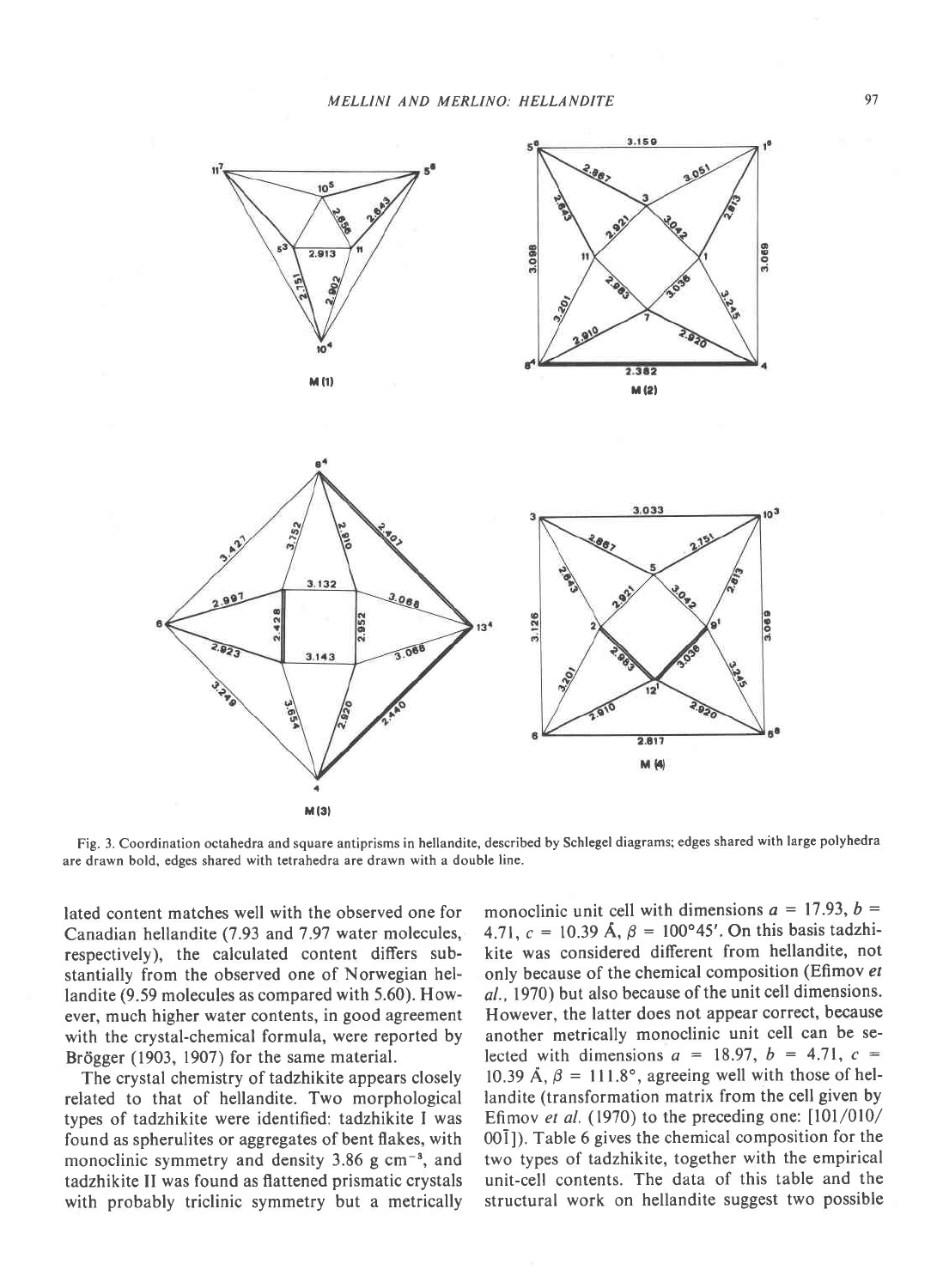

Fig. 4. Crystal structure of meliphanite, as seen along [001].



Fig. 5. Layer of octahedra and square antiprisms in the structure of meliphanite, as seen along [001].

|                                             | I     | II.    |                            | Ia                                                                                                     | IIa        |
|---------------------------------------------|-------|--------|----------------------------|--------------------------------------------------------------------------------------------------------|------------|
| $\sin \theta_2$                             | 24.70 | 23.35  | Si                         |                                                                                                        |            |
| BeO                                         |       | 0.20   | Be                         |                                                                                                        |            |
| $B_2O_3$                                    | 12.70 | 14.47  | B                          |                                                                                                        |            |
| $\overline{110}_2$                          | 6.53  | 3.72   | Τí                         |                                                                                                        |            |
| $A1$ <sub>2</sub> <sup>0</sup> <sub>3</sub> |       | 2.30   | A1                         | $\begin{bmatrix} 1.64 \\ - \\ 0.33 \end{bmatrix}$ $\begin{bmatrix} 0.90 \\ 1.97 \\ 0.75 \end{bmatrix}$ | $1\,.\,77$ |
| Fe <sub>2</sub> O <sub>3</sub>              | 1.32  | 3.12   | F e                        |                                                                                                        |            |
| $Th0$ <sub>2</sub>                          | 0.50  | 0.50   | Th                         | 0.04                                                                                                   | 0.04       |
| Nb <sub>2</sub> O <sub>5</sub>              | 0.75  | $\sim$ | NЬ                         | 0.11                                                                                                   |            |
| Mn0                                         | 0.89  | 0.40   | Mn                         | 0.25                                                                                                   | 0.11       |
| MgO                                         | 0.42  |        | Mg                         | $0.21$ 12.42                                                                                           | 11.39      |
| CaO                                         | 18.31 | 18.06  | Ca                         | 6.54                                                                                                   | 6.23       |
| $RE_2O_3$                                   | 32.43 | 34.07  | $\mathbb{R} \, \mathbb{E}$ | 4.52                                                                                                   | 4.26       |
| $S_{r}$ <sup>o</sup>                        | 0.04  | 0.04   | $S\tau$                    | $\overline{\phantom{a}}$                                                                               |            |
| NaO                                         | 1.17  |        | Na                         | 0.75                                                                                                   |            |
|                                             |       |        | 0                          | 45.72                                                                                                  | 44.29      |
|                                             |       |        |                            |                                                                                                        |            |

Table 6. Chemical analyses and unit cell contents of tadzhikite I and tadzhikite II

Analyst: M.E. Kazakova in Efimov et al. (1970).

 $98\,$